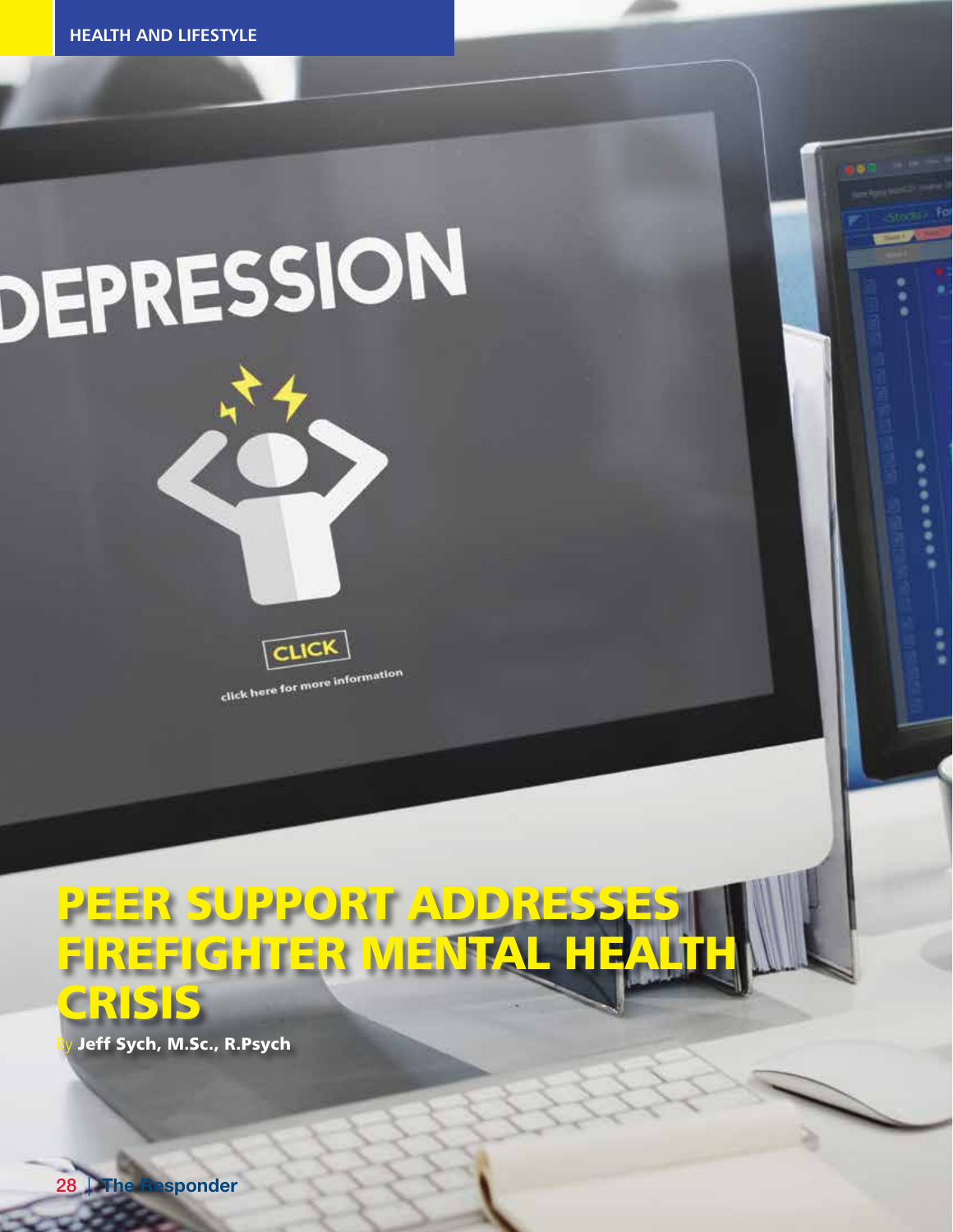



## **How can one expect a fire chief to become an**

**expert** on mental wellness or mental illness? With the focus on psychological injuries in first responders, there is mounting pressure for fire departments to develop inhouse mental wellness programs. It is common sense that you wouldn't call a mental health clinician to respond to a house fire or heart attack, so why is it that fire services are expected to develop and deliver best practice in the area of psychological health, illness, and build resistance, resiliency and recovery programs? Add to that the plethora of products, service, training, seminars and "experts" with their various claims of having the "best" approach, and we see a very confusing landscape. This article will outline what we know about firefighter mental health, suicide and provide an overview to guide firefighters towards the programs that are known to effectively and efficiently address the needs of firefighters mental resistance, resiliency and recovery.

In 2017 a pan Canadian study of 9,000 public safety personnel conducted and reported by the Canadian Institute of Public Safety Research and Treatment (CIPSRT, Carleton et al.) reported that 44.5 per cent of public safety personnel had at least one mental health condition. Specifically, 32.3 per cent of firefighters endorsed symptoms consistent with one or more mental health condition. The disorders included PTSD, anxiety, depression, and alcohol use. In their recent study on the prevalence of suicide, CIPSRT found that in the past year 11.5 per cent of firefighters responding to the survey had experienced either suicidal ideation, planned suicide, or had attempted suicide.

More strikingly, in their study CIPSRT found that 37.3 per cent of firefighters reported suicidal ideation, planning or attempts in their lifetime. One of the most relevant factors in this study and that of McCreary, was that operational stress, exposure to trauma, was a major contributor to psychological injury, but so to was occupational stress. McCreary found the most significant contributors to occupation stress were systematic issues such as lack of resources, role conflict, a lack of social and supervisor support, lack of emotional empathy, and lack of sufficient recognition. This suggests that departments not only need to address their firefighters' exposure to traumatic events,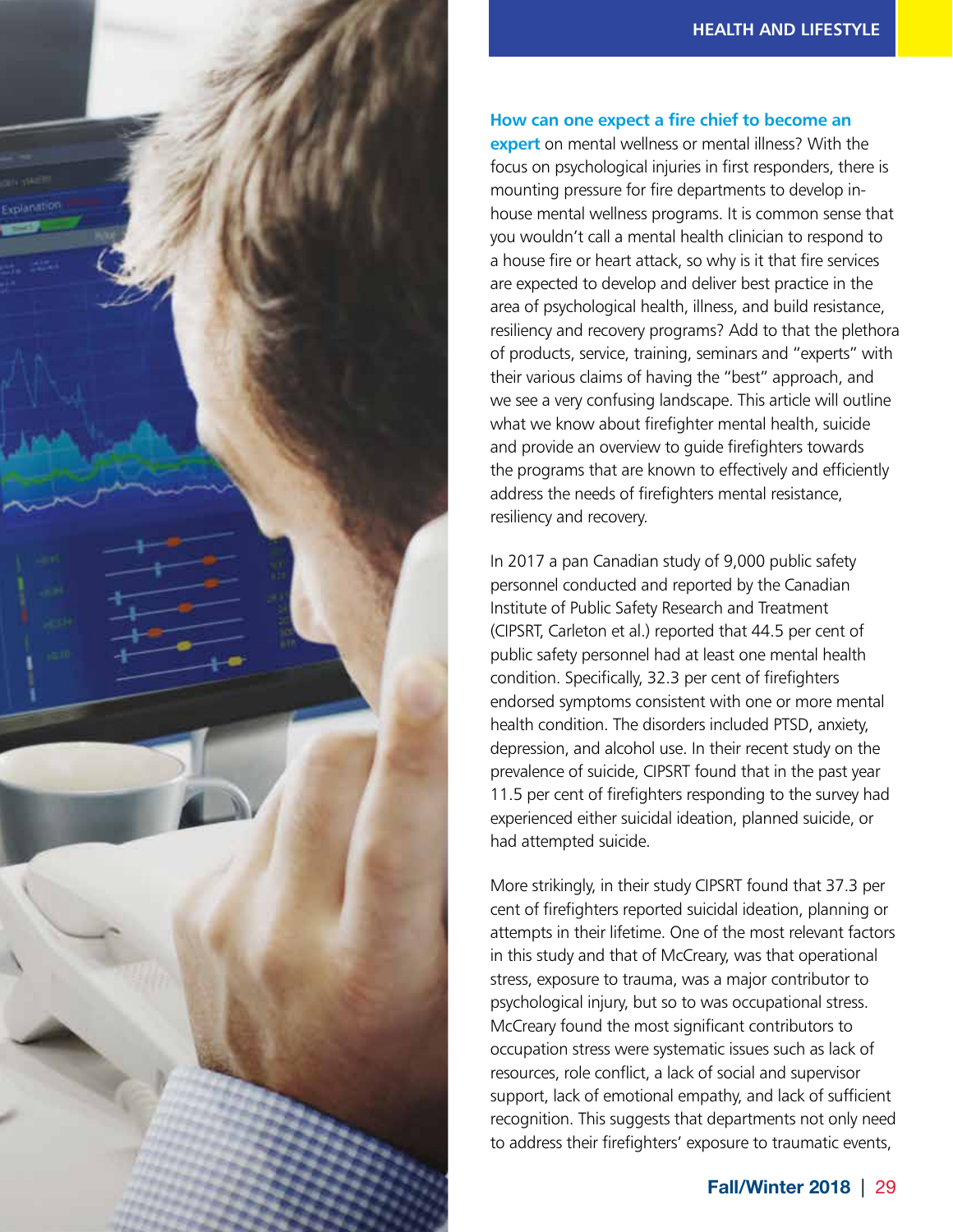

but the mental health outcomes are directly related to how the department and their leaders support their staff.

In 2016 the University of Regina (Carleton, et al.) found that 20 per cent of first responders surveyed reported having some form of a peer support program available to them. The programs were found to be focused on increasing psychological well-being and the processing of work-related events. Carleton found inconsistent models with adaptations and modifications to the programs and that there was no means of evaluating their effectiveness. In a further review of all forms of peer support Carleton found three main models, mostly versions and repackaging of the historic model. As such, Carleton recommended that peer support programs for first responders, including fire departments, should include consistent terms, training that follows an established model, a means of ensuring peers adhere to the model's interventions and protocols, and has a pre-incident education component. This pre-incident component serving to provide education on best practices in reducing stigma related to psychological disorders and injuries,



## WE'RE PROTECTING YOU, WHILE YOU'RE PROTECTING OTHERS

clothing to do its job while you're doing yours. They are the Starfield LION understands that first responder protection, comfort, identity and visibility are  $\overline{\phantom{a}}$ essential. So we engineer our protective gear<br>essential. So we engineer our protective gear essemial: So we engineer our protective gear the protective **An initiative** to optimize performance in those key areas, so that you're always...ready for action. Whether you're a fire, law enforcement or  $\overline{10}$  catch rescue professional, you depend on your

For more information, call that you have always. call **1.800.473.5553** visit us online the call **1.800.473.5553** visit us online at  $\qquad \qquad \qquad \qquad$   $\qquad \qquad$   $\qquad \qquad$   $\qquad \qquad$   $\qquad \qquad$   $\qquad \qquad$   $\qquad \qquad$   $\qquad \qquad$   $\qquad \qquad$   $\qquad \qquad$   $\qquad \qquad$   $\qquad \qquad$   $\qquad \qquad$   $\qquad \qquad$   $\qquad \qquad$   $\qquad \qquad$   $\qquad$   $\qquad \qquad$   $\qquad$   $\qquad$   $\qquad$   $\qquad$   $\qquad$   $\qquad$  at www.starfieldlion.com www.starfieldlion.com



create readiness to cope with work stressors, and foster a supportive culture, we also refer to this as resistance and resilience.

The recommendations also speak to the importance of ongoing training, transparency, supervision and support of peers doing this important work. A peer support program must also be willing and able to evaluate its impact, effectiveness and acceptance by those they are serving. More broadly, there is a recommendation for the development of a "uniform program of peer support" accessible to all fire and rescue personnel with standards, research and clinical support and guidance incorporated.

What does this all mean to the 19,000 firefighters in Alberta? It means that there is an urgent and unaddressed need to find a way of supporting the 6,137 firefighters who currently have one or more mental disorders. That today there are 2,185 firefighters thinking, planning, or acting on suicidal thoughts with few places to turn for help. That we have the means of making an impact and reduce the prevalence of mental disorders and potential loss due to suicide using best practices and low-cost means. Recognizing that what is RE PROTECTING OTHERS energy needed to address this issue is in place and within grasp to catch these firefighters who are struggling in silence. They are the peers.

> An initiative supported by the AFCA has been quietly building such a peer program. Working with a blueribbon panel of leaders and local experts, and front-line first responders, Alberta firefighters will be amongst the first to have a truly provincial peer support network. The 300 peers, from all regions of the province have been